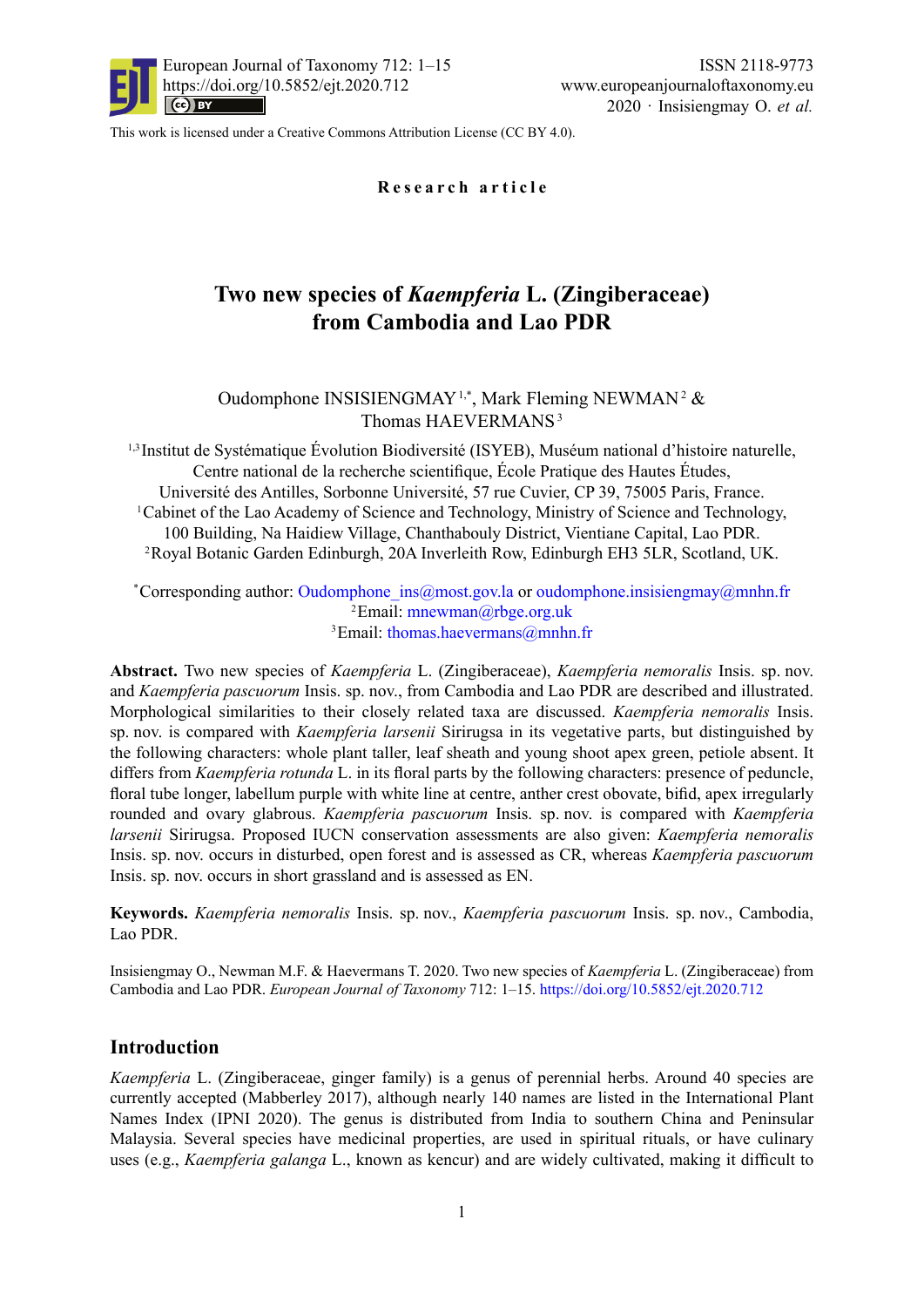know their natural ranges. The centre of diversity is undoubtedly in the monsoonal parts of SE Asia, particularly Thailand and its immediate neighbours. South of Thailand, the diversity drops sharply with four species reported from Peninsular Malaysia, only one or two of them native (Holttum 1950). To the north, only five species of *Kaempferia* extend to the tropical provinces of China, and are probably more often cultivated or naturalised than native ones (Wu & Larsen 2000).

It has been more than a century since the publication of the most recent monograph of all species of *Kaempferia* (Schumann 1904), and the most recent revision of the genus in Cambodia, Laos and Vietnam (Gagnepain 1908). Revisions of *Kaempferia* for the *Flora of Thailand* (T. Jenjittikul *et al.*, in prep.) and in Cambodia, Laos and Vietnam (O. Insisiengmay *et al.*, in prep.) are under way, and have already revealed considerably more species than were known to Gagnepain (1908) who recognised 13 species in Cambodia, Laos and Vietnam. In more recent accounts, nine species were recorded in Lao PDR (Newman *et al.* 2007), but an additional six have been described in that country in the last 12 years (Koonterm 2008; Picheansoonthon & Koonterm 2008, 2009b; Picheansoonthon 2009; Phokham *et al.* 2013), and more are expected from Cambodia and Vietnam. Twenty-seven species are recognised in the current draft of the *Flora of Thailand* revision (Ruchisansakul, pers. comm.), including 11 described in the last 9 years (Nopporncharoenkul & Jenjittikul 2017, 2018; Nopporncharoenkul *et al.* 2020; Phokham *et al.* 2013; Picheansoonthon & Koonterm 2009a; Picheansoonthon 2010, 2011; Wongsuwan *et al.* 2015) and at least three more are to be described.

Many species in the genus are very poorly known taxonomically, mainly because it is so difficult to make informative specimens from these plants, which usually bear only one, extremely delicate and short-lived flower per plant each day of the flowering period. Furthermore, the inflorescence is often held between the leaves and is a complex structure of bracts, bracteoles and a number of flowers at different stages. Several species bloom at night and must be collected in darkness. Others bloom early in the rainy season, before the leaves appear, so to obtain all parts of the plant, two collections must be made a few weeks apart. Therefore, herbarium collections are often of relatively little use to the taxonomist and must be supplemented by living material.

Morphologically, *Kaempferia* is distinct from other genera of Zingiberaceae. It is classified in the subfamily Zingiberoideae tribe Zingibereae which comprises genera with large, petaloid lateral staminodes, about the same size as the lip. The species of *Kaempferia* are small herbaceous perennial plants, some with two leaves appressed to the ground, others with erect leaves to about 70 cm tall. The strongly zygomorphic flowers consist of the usual parts found in Zingiberaceae, an inferior ovary, tubular calyx with three lobes, floral tube with three corolla lobes, a labellum, two lateral staminodes and a single fertile anther with two thecae which hold the style so that the stigma is presented just above the anther. The diagnostic character of the flowers of *Kaempferia* is the deeply bilobed labellum and large lateral staminodes which are often held in a single plane so that the open flower resembles, at first glance, a tetramerous, salverform flower.

A thorough account of the history of infrageneric classification of *Kaempferia* is given by Kam (1980), and the correct generic name for the African species by Burtt (1982). The first classification of the species of *Kaempferia* into infrageneric taxa was made by Horaninow (1862) who described two taxa, *Kaempferia* [unranked] *Soncorus* and *Kaempferia* [unranked] *Protanthium*. The first of these was described as '*flores centrales*' and the second as '*flores praecoces, ante folia e caudice projecti*' which is to say that species in the *Soncorus* group produce their inflorescences terminally on the leafy shoots while those in the *Protanthium* group produce them early in the growing season, before the leaves, arising from the rhizome. Horaninow placed *Kaempferia galanga* L. with seven other species in his *Soncorus* group and *K. rotunda* L. with two other species in his *Protanthium* group.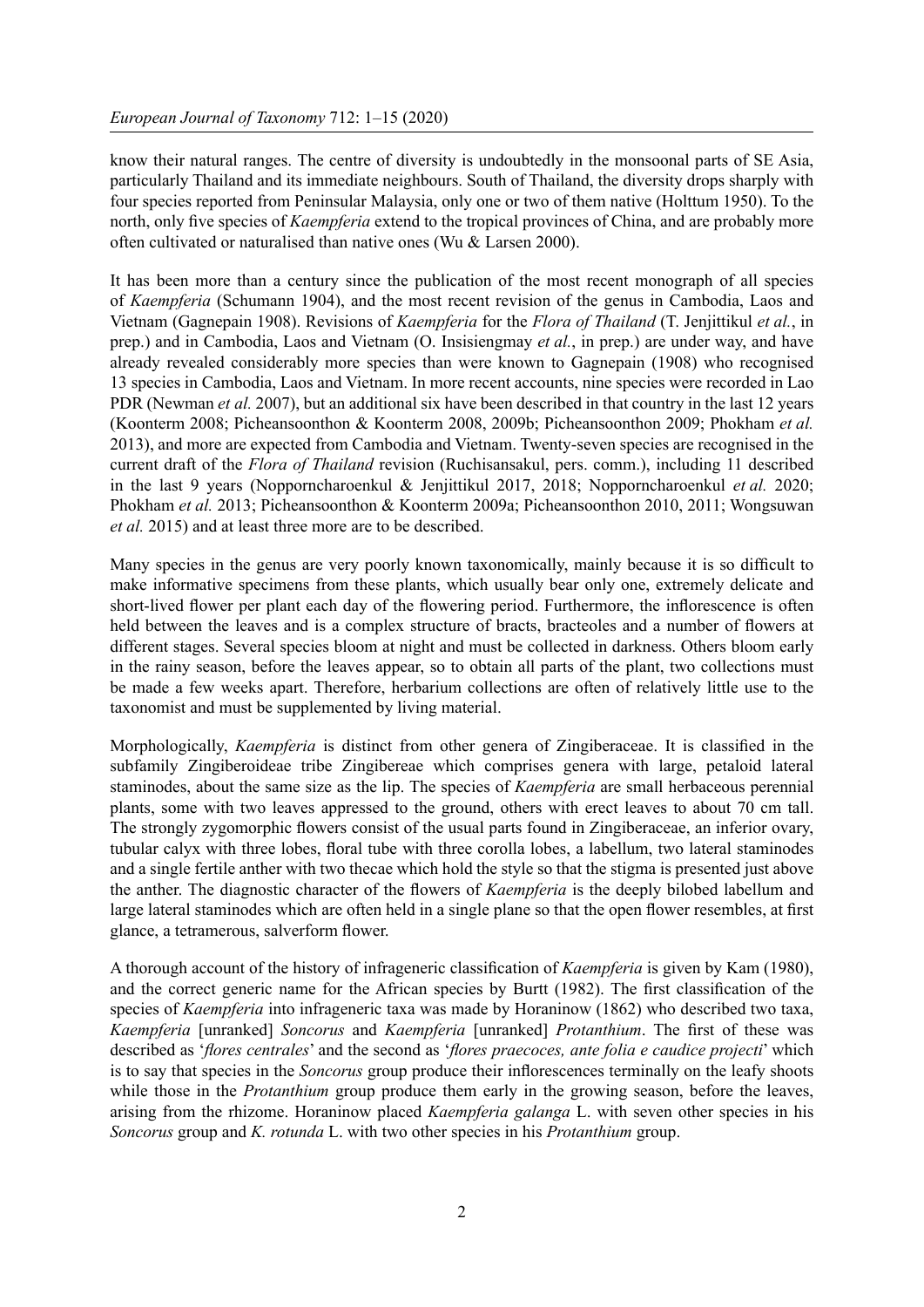Bentham & Hooker (1883) gave Horaninow's unranked infrageneric taxa the rank of section and added a third, *Kaempferia* section *Stachyanthesis* Benth. & Hook.f., in which they placed *Kaempferia scaposa* (Nimmo) Benth. (= *Curcuma scaposa* (Nimmo) Škorničk. & M.Sabu) and *Kaempferia rosea* Schweinf. ex Baker (= *Siphonochilus kirkii* (Hook.f.) B.L.Burtt). Baker (1890) raised these sections to subgenera and added a fourth, *Kaempferia* subgenus *Monolophus* (Wall.) Baker which is now treated as the genus *Monolophus* Delafosse, Guill. & Je.Kuhn. Finally, Schumann (1904) recognised 5 subgenera, adding subgenus *Cienkowskia* K.Schum. to contain the African species now placed in *Siphonochilus*.

Since *K. galanga* is the type species of the genus, *Kaempferia* [unranked] *Soncorus* is illegitimate; it must be called *Kaempferia* [unranked] *Kaempferia* (Turland *et al*. 2018, Art. 22.2). Insisiengmay *et al.* (2018) were only able to locate a single element of original material of *K. rotunda*, and it did not match the written description in the protologue, so a proposal to conserve the name with a conserved type was made. This proposal, number 2581, has been recommended by the Nomenclature Committee for Vascular Plants (Applequist 2020).

During fieldwork in Cambodia, Laos and Vietnam in 2016 and 2017, directed towards a revision of *Kaempferia* in these three countries, we found additional undescribed taxa. Here, we describe two new species, *Kaempferia nemoralis* Insis. sp. nov. and *Kaempferia pascuorum* Insis. sp. nov., the first known only in Cambodia, the second distributed in southern Lao PDR and Cambodia. We compare the morphology of these new species to closely related taxa and we also propose a conservation status of each one using IUCN criteria.

# **Material and methods**

A revision of *Kaempferia* in Cambodia, Laos and Vietnam formed part of the PhD thesis of the first author (Insisiengmay 2019). All names applied to species of *Kaempferia* in these and surrounding countries were examined. Protologues were gathered and specimens, including types at BK, BKF, BM, E, HNL, K, P, QBG, SING and VNM were studied. Herbarium codes follow *Index Herbariorum* (Thiers, continuously updated). Specimens were collected during field expeditions in Cambodia, Laos and Vietnam from April to August 2016 and May to September 2017. While most collections could be determined to an existing taxon, a small number of collections did not match any herbarium material examined. Among these collections, were the specimens described as two new species below.

Each collection included: flowers and inflorescences in ca 70% alcohol, dried herbarium specimens, rhizomes for cultivation and leaf material in silica gel for molecular systematic study. A complete set of herbarium vouchers and the living collections were deposited at the National Herbarium, Muséum national d'histoire naturelle (P). The species descriptions are based on the spirit material because dried herbarium specimens lack three-dimensional structures and undergo changes in dimensions of parts of the plants which are very important for species description. The botanical terminology follows the Kew Plant Glossary (Beentje 2016).

IUCN conservation assessments of both species have been made using the *Guidelines for Using the IUCN Red list categories and Criteria* ver. 3.1 (2012) and ver. 13 (2017).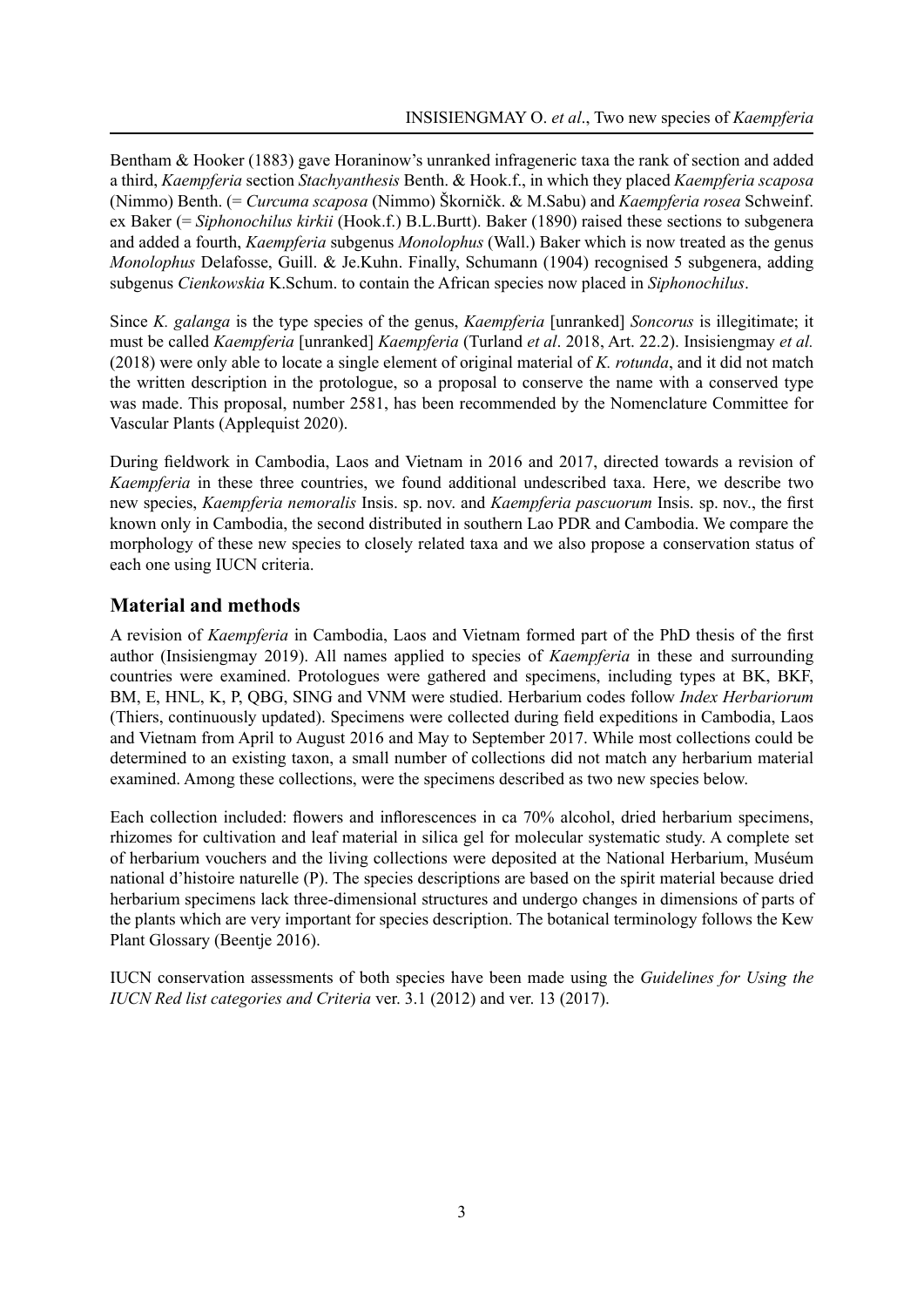# **Results**

#### *Description of new species*

Order Zingiberales Griseb. Family Zingiberaceae Martinov Subfamily Zingiberoideae Tribe Zingibereae Meisn. Genus *Kaempferia* L. Subgenus *Kaempferia* L. (= *Soncorus* Horan.)

*Kaempferia nemoralis* Insis. sp. nov. [urn:lsid:ipni.org:names:77211164-1](http://www.ipni.org/urn:lsid:ipni.org:names:77211164-1) Figs 1–3, Tables 1–2

# **Diagnosis**

A species of *Kaempferia* subg. *Kaempferia*. Vegetative parts similar to *K. larsenii* by the shape of the leaf blade which is glabrous, parallel-veined and erect but may be distinguished by the following characters: whole plant taller, leaf sheath and young shoot apex green, petiole absent, the flower of *Kaempferia nemoralis* sp. nov. is completely different from that of *K. larsenii* in orientation, colour and size.



**Fig. 1.** *Kaempferia nemoralis* Insis. sp. nov. in natural habitat. Photograph: Oudomphone Insisiengmay.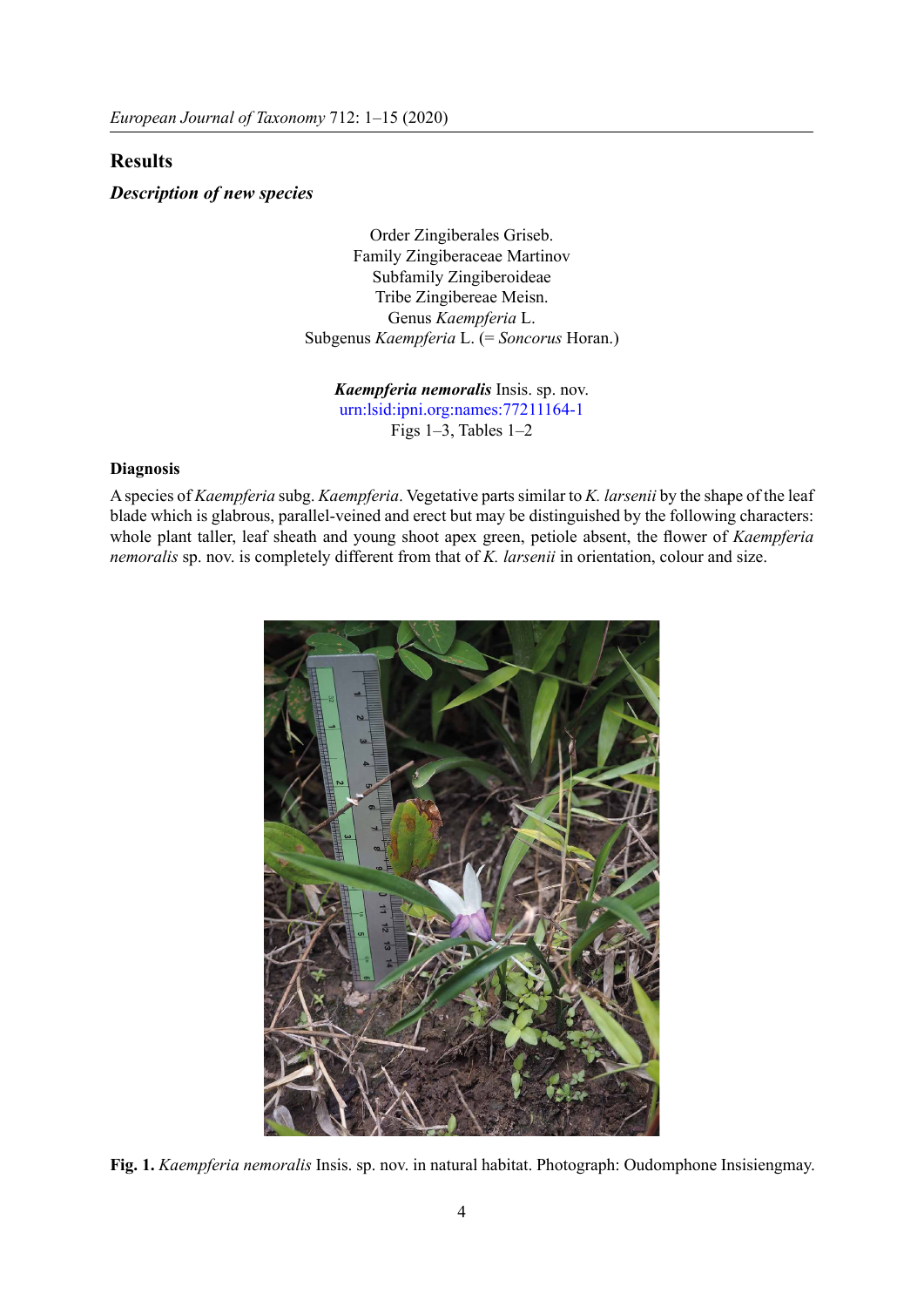| <b>Characters</b>      | Kaempferia larsenii | Kaempferia nemoralis sp. nov. |
|------------------------|---------------------|-------------------------------|
| Leaves                 |                     |                               |
| Whole plant height     | $8-10$ cm tall      | $8-20$ cm tall                |
| Leafless sheath colour | Red                 | Green                         |
| Young shoot colour     | Red                 | Green                         |
| Longest leaf blade     | $90 \times 10$ mm   | $200 \times 20$ mm            |
| Petiole                | Present             | Absent                        |

**Table 1.** Comparison of the vegetative parts of *Kaempferia larsenii* Sirirugsa and *Kaempferia nemoralis* Insis. sp. nov.

**Table 2.** Comparison of the floral parts of *Kaempferia rotunda* L. and *Kaempferia nemoralis* Insis. sp. nov.

| <b>Characters</b>    | Kaempferia rotunda                                       | Kaempferia nemoralis sp. nov.                                 |
|----------------------|----------------------------------------------------------|---------------------------------------------------------------|
| <b>Inflorescence</b> |                                                          |                                                               |
| Peduncle             | Shortly pedunculate                                      | 5 mm long                                                     |
| Floral tube          | $50-55$ mm long                                          | 95 mm long                                                    |
| <b>Staminodes</b>    | White, purple-tinted, apex acute,<br>$20 \times 16$ mm   | Pure white, apex rounded,<br>$40 \times 12$ mm                |
| Labellum (whole)     | Light purple, $40 \times 20 - 25$ mm                     | Purple, $47 \times 22$ mm                                     |
| Crest                | Oblong, 3-lobed, apex acute,<br>$9 - 12 \times 3 - 4$ mm | Obovate, bifid, apex irregularly<br>rounded, $10 \times 6$ mm |
| <b>Stamen</b>        | 3 mm long                                                | 10 mm long                                                    |
| Ovary                | Villose                                                  | Glabrous                                                      |

Inflorescences and flowers similar to those of *K. rotunda* (*Kaempferia* subg. *Protanthium*) by the presence of white staminodes and size of labellum but distinguished by the following characters: presence of peduncle, floral tube longer, 95 mm long (vs 50–55 mm long in *K. rotunda*), labellum purple with white line at centre, anther crest obovate, bifid, apex irregularly rounded and ovary glabrous, the vegetative parts differ by the shape and indumentum of the leaf blade, and absence of a petiole.

# **Etymology**

The specific epithet is from the Latin '*nemoralis*', meaning 'of woods'. The only known locality is in open forest near a small stream.

#### **Material examined**

#### **Type**

CAMBODIA • Prov. Kratié, Dist. Snuol, Sre Roneam Village, Khseum commune; 12°17′ N, 106°25′ E; alt. 74 m; *O. Insisiengmay et al. OI 234*; 9 Jul. 2017; holotype: P (dried and spirit coll.); isotype: E (spirit coll. only).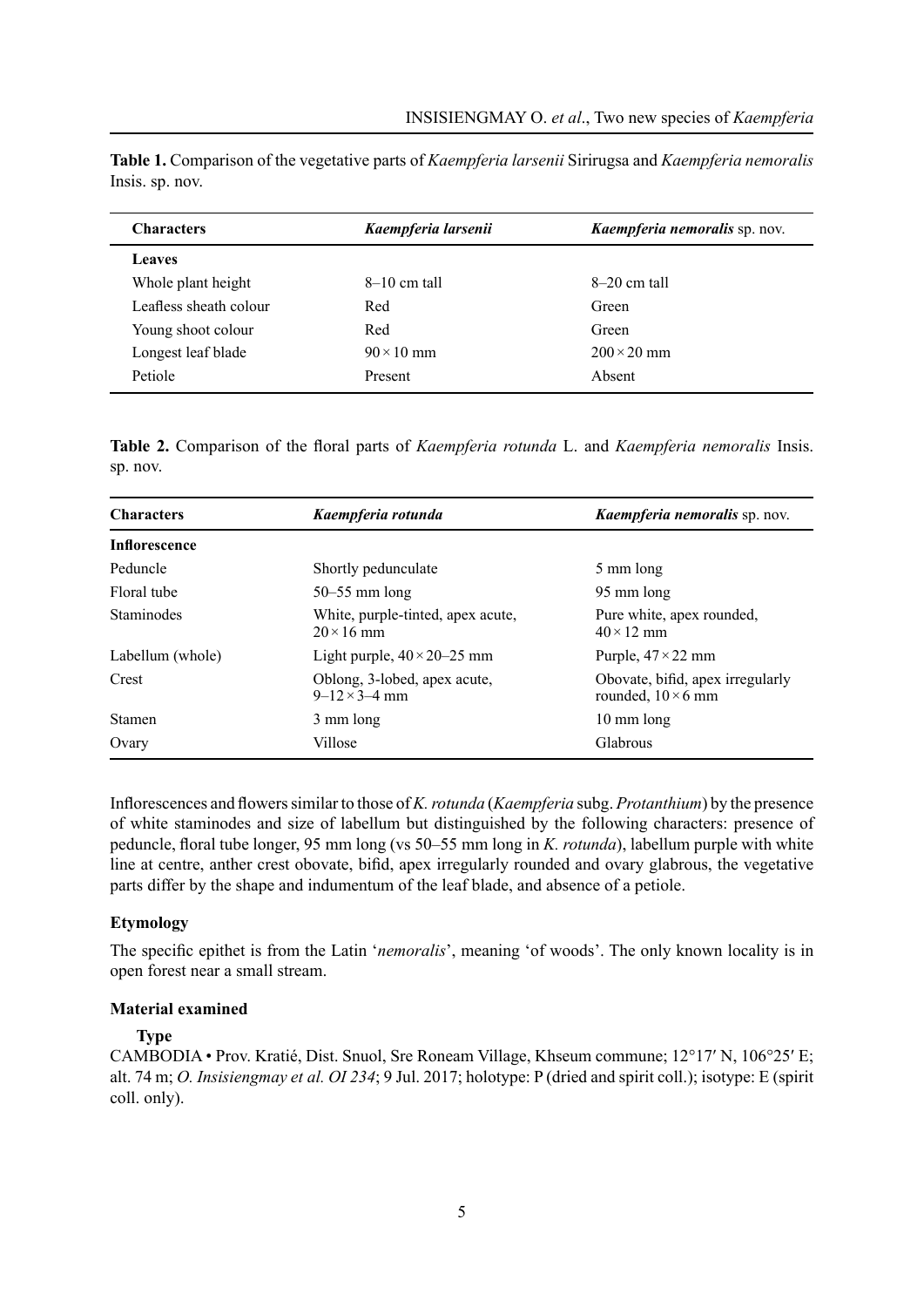

**Fig. 2.** *Kaempferia nemoralis* Insis. sp. nov. **A**. Whole plant. **B**. Flower dissected. **C**. Bract and bracteoles. **D**. Calyx. **E**. Calyx apex (back view). **F**. Calyx apex (front view) (dorsal corolla lobe side). **G**. Floral tube with stamen attached. **H**. Anther. **I**. Ovary and epigynous glands. **J**. Ovary cross section. **K**. Ligule. Drawing from the type material by Agathe Haevermans (*O. Insisiengmay et al. OI 234*).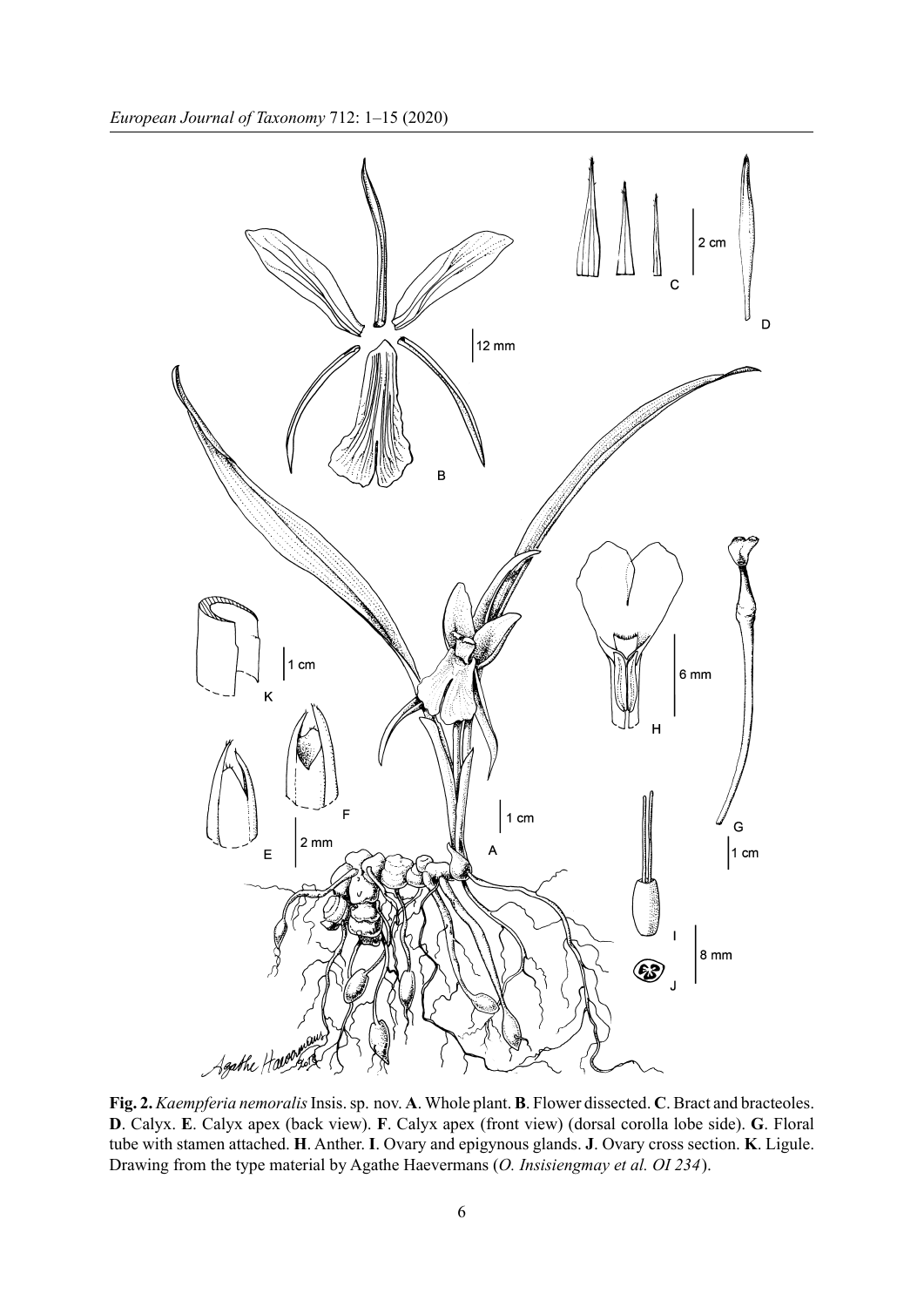#### **Description**

Perennial herb, 8–20 cm tall. Rhizome short, horizontal; roots of two kinds; tuberous, 10–15×3–5 mm, and filamentous. Most individuals with one or two flowering shoots. Leaves 2 with 2 leafless sheaths, green; ligule a very small rim at junction of sheaths and blade, < 1 mm long, glabrous. Longest leaf blade 200×20 mm, oblong, erect, base attenuate, apex attenuate, glabrous, petiole absent. Inflorescence terminal, peduncle 5 mm long, flowers 1–3. Bracts narrowly elliptic to ensiform, villose,  $35 \times 7$  mm, hyaline, subtending one flower; bracteoles 2 per flower, opposite, narrowly elliptic to ensiform, largest one 27×5 mm, diminishing to  $25 \times 2.2$  mm, hyaline, villose. Calyx tubular,  $50 \times 3$  mm (not flattened), apex with two longer teeth dorsally, greenish and translucent, glabrous and ciliate at apex; floral tube  $95 \times 3$  mm (not flattened), glabrous, white; dorsal corolla lobe linear-acuminate,  $45 \times 5$  mm, white, glabrous, apex with 5 mm long mucro; lateral corolla lobes linear-acuminate,  $40 \times 4$  mm, white, glabrous, apex acute; lateral staminodes oblong,  $40 \times 12$  mm, white, glabrous; labellum obcordate,  $47 \times 22$  mm, purple with white line at the centre, apex bifid, incision 15 mm, lobes narrowly oblong, emarginate; stamen: filament 10 mm long, thecae 5 mm long, dehiscing by longitudinal slits throughout their length, crest obovate,  $10 \times 6$  mm, bifid, incision 6 mm deep, apex of sublobes irregularly rounded, white, glabrous; epigynous glands 2, colourless, subulate,  $12-13$  mm long; ovary ovoid,  $8 \times 3.5$  mm, glabrous, trilocular with axile placentation, ovules  $3-10$  per locule,  $1 \times 0.5$  mm; stigma 1.5 mm long, obcuneiform, curved longitudinally, ostiole ciliate. Fruit unknown.

#### **Distribution and habitat**

Only known from the type locality where the plants were found growing in dry dipterocarp forest, near a stream, in moist, sandy soil at low altitude, 74 m.



**Fig. 3.** Distribution of *Kaempferia nemoralis* Insis. sp. nov. (●) and *Kaempferia pascuorum* Insis. sp. nov. (▲). Type locality of *Kaempferia pascuorum* Insis. sp. nov. (▲).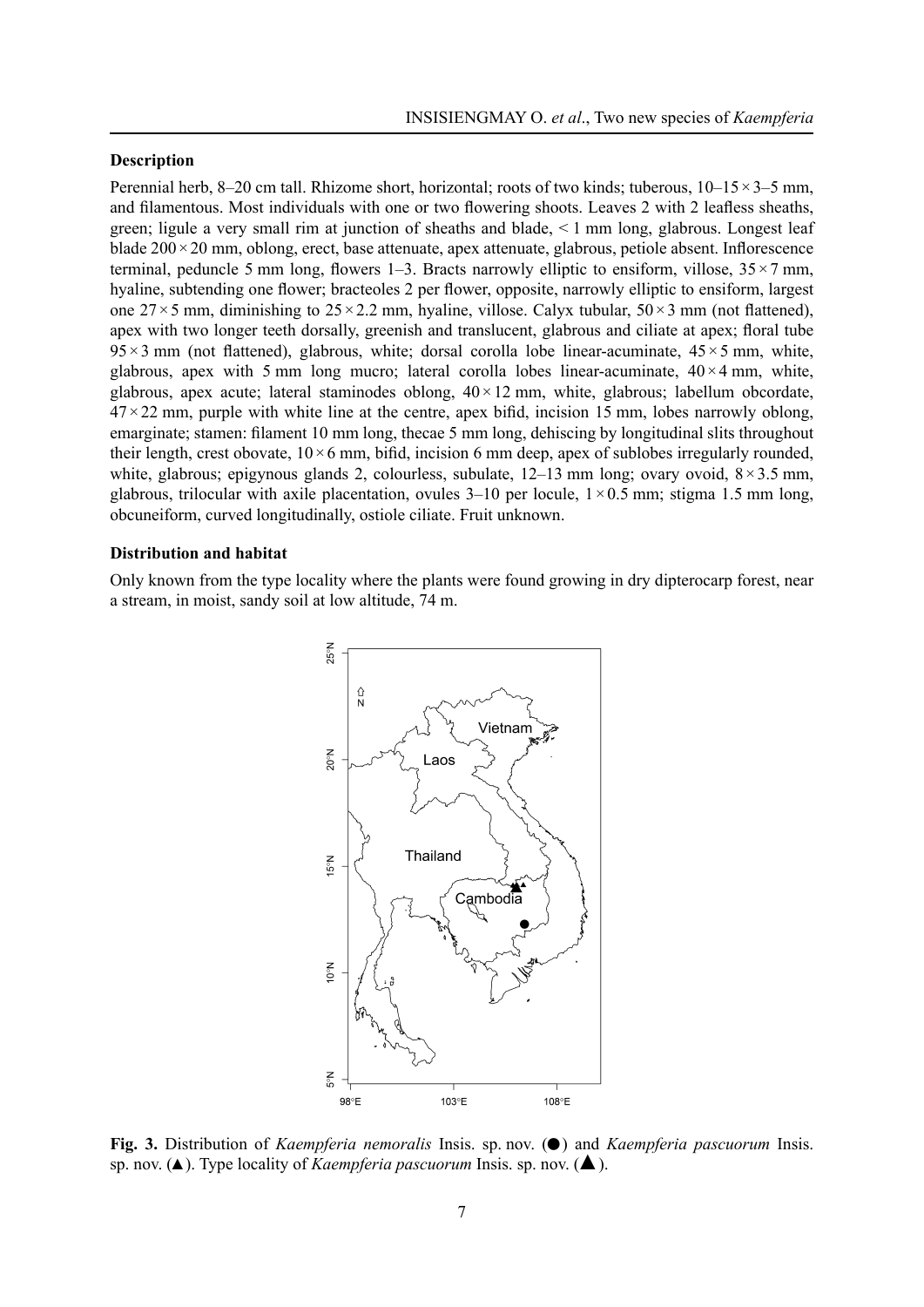### **Conservation status**

Proposed IUCN conservation status:  $CR. AOO = 4 \text{ km}^2$ , this species is known only from the type locality which is near a path at the edge of a village where tractors and herds of cattle pass frequently. The area is not protected by law. The number of mature individuals is less than 20.

### **Notes**

Other species of *Kaempferia*, not yet determined, were also collected at the type locality of *Kaempferia nemoralis* sp. nov. These species clearly differ from *Kaempferia nemoralis* sp. nov. by having their leaves flat on the ground and by a number of characters of the floral parts.

A high-resolution image of the type specimen will be deposited at RUPP, the National Herbarium of Cambodia. Normally, a type specimen would be deposited in the country of origin, but there is very little type material of *Kaempferia nemoralis* sp. nov. and no paratypes, so it has been agreed with the curator of RUPP that it is better to keep the types at E and P where the conditions for long-term conservation, especially of spirit material, are much better.

The collections at the herbaria listed in Material and methods were searched thoroughly, but no material of *Kaempferia nemoralis* sp. nov. was discovered.

> *Kaempferia pascuorum* Insis. sp. nov. [urn:lsid:ipni.org:names:77211165-1](http://www.ipni.org/urn:lsid:ipni.org:names:77211165-1) Figs 4–5, Table 3

#### **Diagnosis**

Belonging to *Kaempferia* subg. *Kaempferia* and most similar to *K. larsenii* by its habit, size around 6–10 cm tall, leaf blade erect, similar in shape, parallel-veined and glabrous but distinguished by the following characters: leaf sheath and young shoot apex green, staminodes white, labellum white with purple patch, crest flabellate, apex bifid, irregularly rounded, white.

### **Etymology**

This species epithet is derived from the Latin '*pascuorum*' (of pastures), referring to their habitat.

#### **Material examined**

### **Type**

LAO PDR • Prov. Champassak, Dist. Khong, Cambodian-Laotian border; 13°56′ N, 106°1′ E; alt. 84 m; *O. Insisiengmay et al. OI. 116*; 16 Jun. 2016; holotype: HNL (dried coll. only); isotypes: E (dried coll. only), P (dried and spirit coll.), RUPP (dried coll. only).

### **Additional material**

CAMBODIA • Prov. Stung Treng, Dist. Siem Pang, Siem Pang Village, Sekong Commune; 14°6′ N, 106°22′ E; alt. 71 m; *O. Insisiengmay et al. OI. 237*; 10 Jul. 2017; P (dried and spirit coll.), RUPP (dried coll. only).

LAO PDR • Champassak Province, Khong District; 14°5′ N, 105°52′ E; alt. 97 m; *O. Insisiengmay et al. OI. 112*; 17 Jun. 2016; P (spirit coll. only) • Mounlapamok District, Nong Nga village, Thong Nong Phue; 14°22′ N, 105°30′ E; alt. 107 m; *V. Lamxay et al. VL1881*; 10 Jun. 2009; E, Natl. Univ. Laos, Fac. Science, SING, VNM.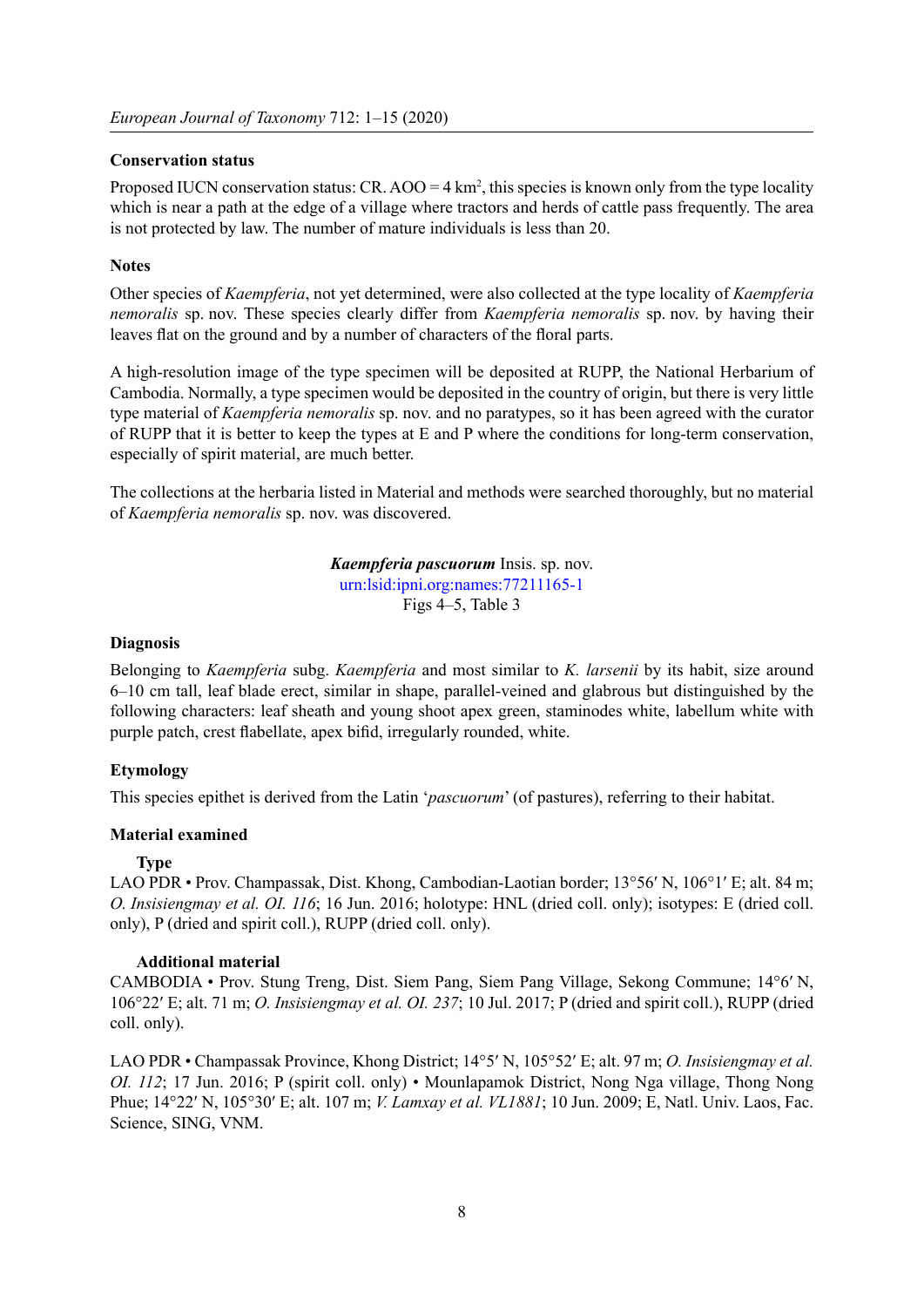| <b>Characters</b>      | Kaempferia larsenii                                                   | Kaempferia pascuorum sp. nov.                 |
|------------------------|-----------------------------------------------------------------------|-----------------------------------------------|
| 1. Leaves              |                                                                       |                                               |
| Leafless sheath colour | Red                                                                   | Green                                         |
| Young shoot colour     | Red                                                                   | Green                                         |
| Longest leaf blade     | $90 \times 10$ mm                                                     | $200 \times 25$ mm                            |
| Petiole                | Present                                                               | Absent                                        |
| 2. Inflorescence       |                                                                       |                                               |
| Peduncle               | Absent                                                                | $5-18$ mm long                                |
| <b>Flowers</b>         | 8                                                                     | $1 - 6$                                       |
| Floral tube            | 55 mm long                                                            | $75 - 90$ mm                                  |
| Staminode colour       | Pink                                                                  | Pure white                                    |
| Labellum colour        | Pink with white patch at middle                                       | White with purple patch at middle             |
| Anther crest           | Obovate, apex rounded, entire or<br>slightly crenate, with pink patch | Flabellate, bifid, apex irregularly,<br>white |
| Filament               | Absent                                                                | 2 mm long                                     |

**Table 3.** Morphological comparison of *Kaempferia larsenii* Sirirugsa and *Kaempferia pascuorum* Insis. sp. nov.



**Fig. 4.** *Kaempferia pascuorum* Insis. sp. nov. in natural habitat. Photograph: Oudomphone Insisiengmay.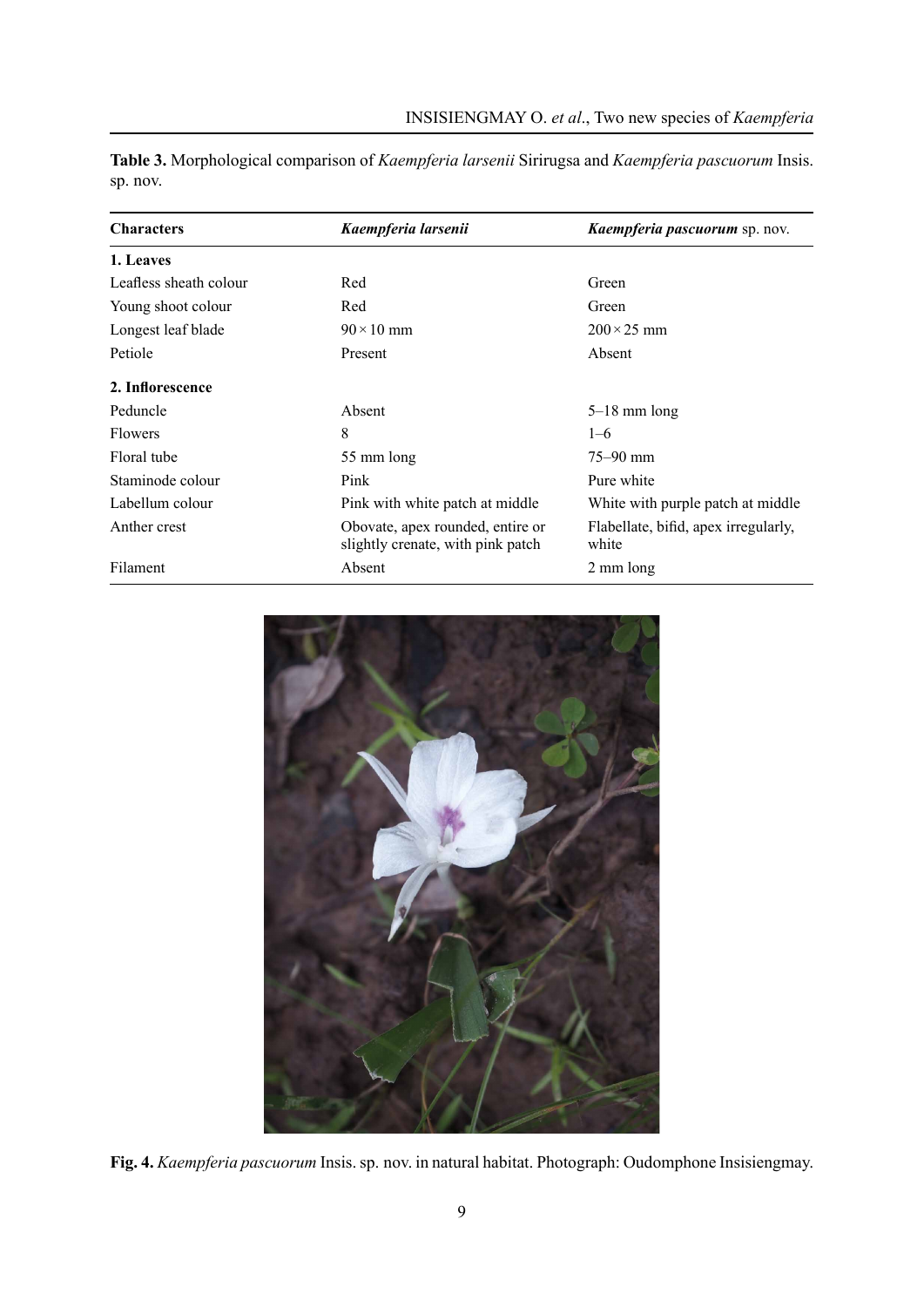

**Fig. 5.** *Kaempferia pascuorum* Insis. sp. nov. **A**. Whole plant. **B**. Leaves. **C**. Ligule. **D**. Flower. **E**. Flower dissected. **F**. Floral tube with anther attached. **G**. Anther crest from above. **H**. Stamen and stigma. **I**. Calyx. **J–K**. Apex of calyx from two different views. **L**. Bract. **M–N**. Bracteoles. **O**. Ovary and epigynous glands. Drawing from the type material by Agathe Haevermans (*O. Insisiengmay et al. OI. 116*).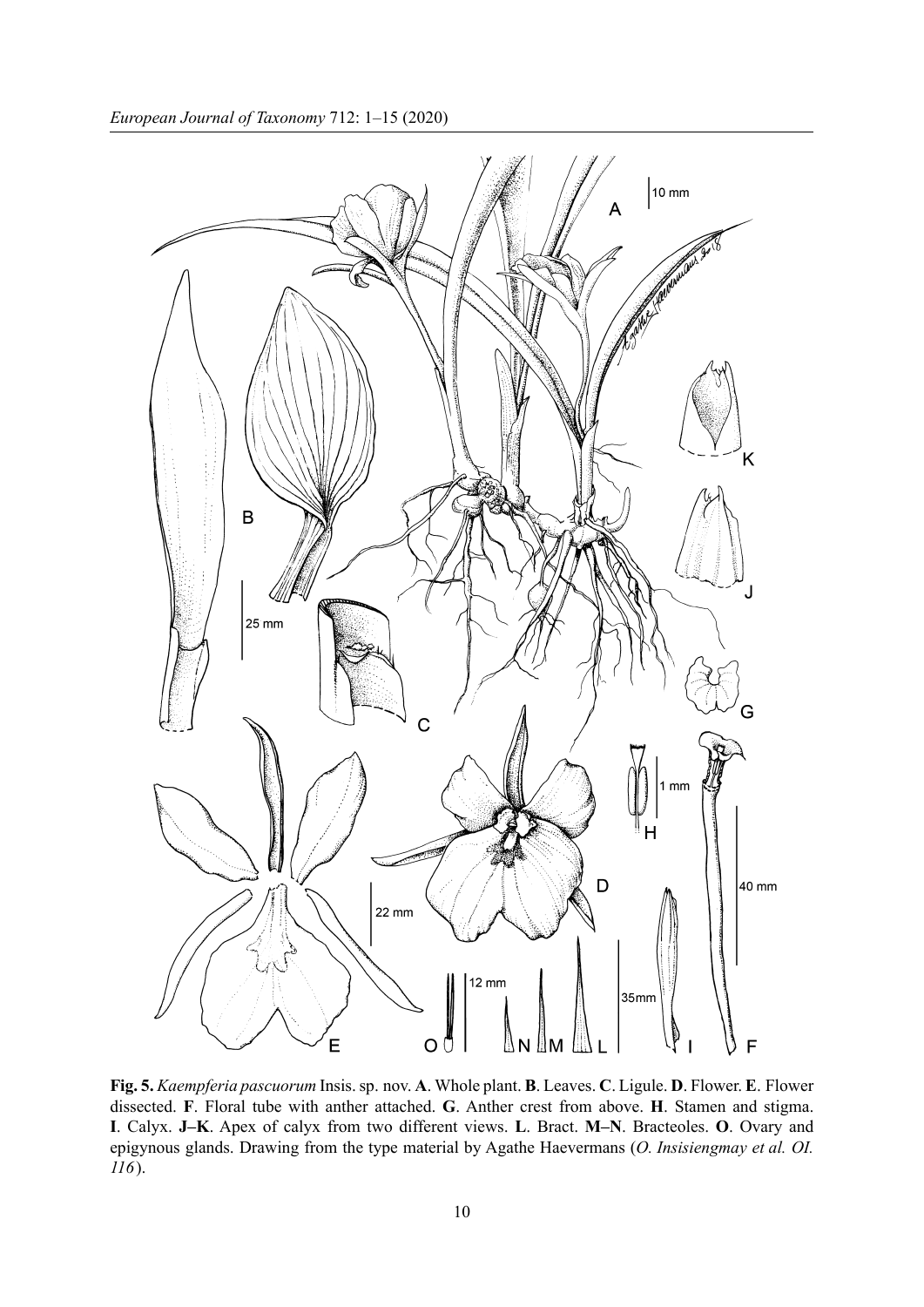### **Description**

Perennial herb,  $6-10$  cm tall. Rhizome short, horizontal; roots of two kinds, tuberous, ca  $6-10\times3-5$  mm, and filamentous. Most individuals with one flowering shoot. Leaves two with two leafless sheaths,  $10-50 \times$ 5–20 mm, green; ligule a very small rim at junction of sheath and blade, < 1 mm long, sparsely ciliate; longest leaf blade  $200 \times 25$  mm, narrowly elliptic to narrowly ovate, erect, glabrous, base attenuate, apex attenuate; petiole absent. Inflorescence terminal, peduncle 5–18 mm long, flowers 1–6. Bracts narrowly elliptic, glabrous,  $35 \times 4$  mm, hyaline, subtending a single flower; bracteoles 2 per flower, opposite, narrowly triangular to subulate, largest one  $27 \times 1.5$  mm, diminishing to  $25 \times 1$  mm, hyaline, glabrous. Calyx tubular,  $45 \times 4$  mm (not flattened), glabrous, apex 3-dentate, greenish and translucent; floral tube 75–90 $\times$ 4 mm (not flattened), glabrous, white; dorsal corolla lobe linear-acuminate, 40 $\times$ 6 mm, white, glabrous, apex with 5 mm long mucro; lateral corolla lobes linear-acuminate,  $35 \times 5$  mm, white, glabrous, apex acute; lateral staminodes oblong,  $30 \times 10$  mm, white, glabrous; labellum obcordate,  $35-40\times15-20$  mm, white with purple patch at centre, glabrous, apex bifid, divided to  $15-20$  mm, lobes emarginate; stamen attached at mouth of floral tube, filament 2 mm long, thecae 4 mm long, dehiscing by longitudinal slits, crest flabellate,  $3 \times 5$  mm to  $12 \times 6$  mm, bifid, irregularly divided to 1–3 mm, white, glabrous; epigynous glands two, subulate,  $6-8$  mm long; ovary cylindrical,  $5\times3$  mm, glabrous, trilocular with axile placentation, ovules 2–6 per locule,  $1 \times 0.5$  mm; stigma 1 mm long, obcuneiform, curved longitudinally, ostiole ciliate. Fruit dehiscent irregularly, cylindrical, obovate-oblong, ca  $10-15\times$ 4–7 mm, calyx persistent; mature seeds not seen.

# **Distribution and habitat**

Southern Lao PDR and Cambodia, paddy fields or in very open areas, in sandy soil.

# **Conservation status**

Proposed IUCN status EN B1, B2, a,  $b(iii)$ .  $EOO = 480 \text{ km}^2$ ,  $AOO = 12 \text{ km}^2$ . This species is only known at three locations near the Cambodian-Lao border, none of which is protected in law. The main threat in Lao PDR comes from agriculture, particularly the creation of pathways to and between fields. The Cambodian location is within a built-up area in Siem Pang town. It may be developed in future. The number of mature individuals found at each location is less than 20.

# *Key to species of* **Kaempferia** *in Cambodia and Lao PDR*

| 2. Leaves 2-4; blade oblong, green or purple, pubescent; petiole 10-20 mm long  K. rotunda L.<br>- Leaves 5–7; blade elliptic, upper surface glabrous, lower pubescent; petiole absent |
|----------------------------------------------------------------------------------------------------------------------------------------------------------------------------------------|
| - Ligules very small, $\leq$ 2 mm long or absent; flowers cup-shaped, directed upward or sideward, or flat,                                                                            |
|                                                                                                                                                                                        |
| 5. Lateral staminodes and labellum pink to purple; anther crest pink, apex non bifid                                                                                                   |
| - Lateral staminodes white; labellum white with violet patch; anther crest white, apex bifid  6                                                                                        |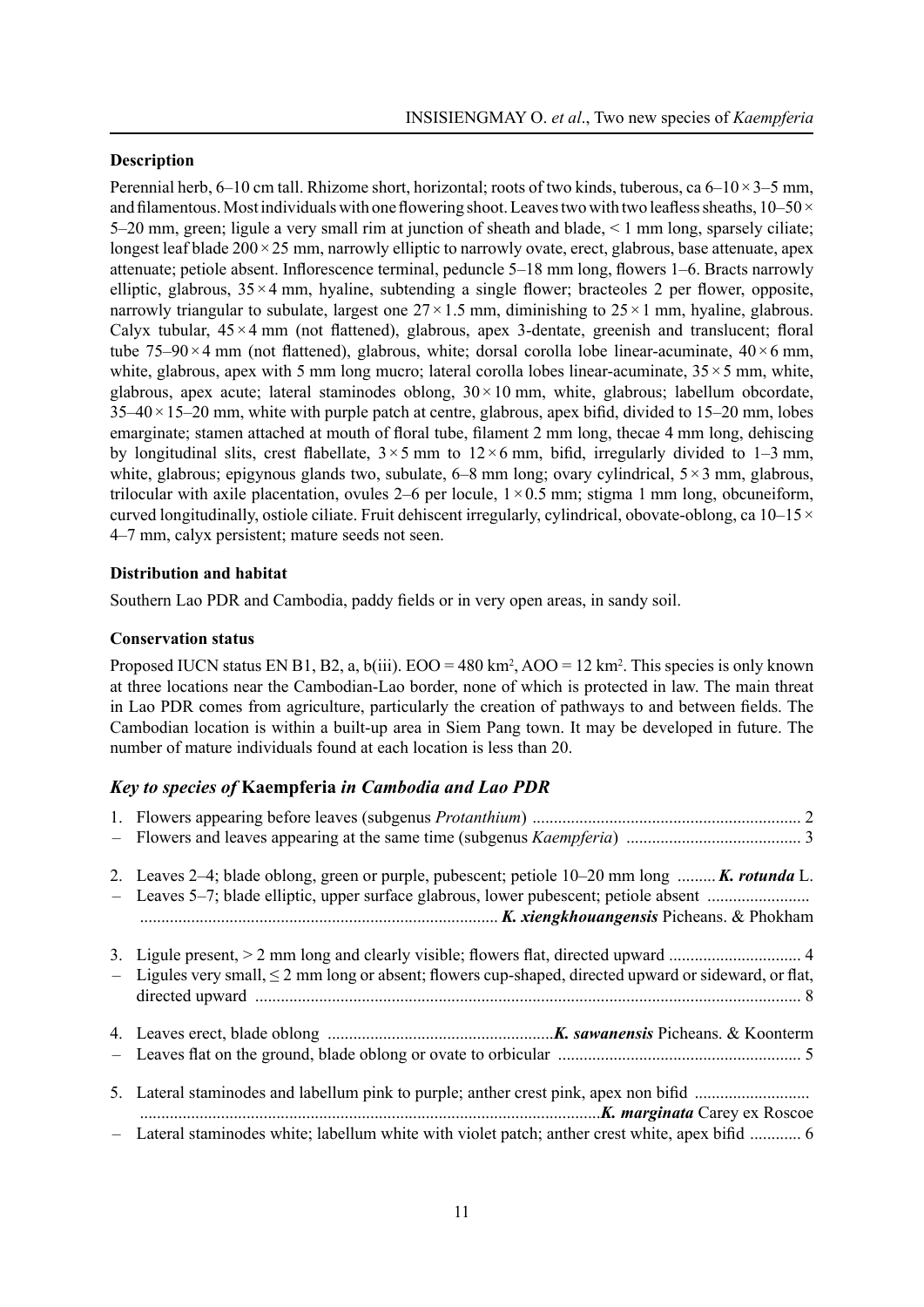### *European Journal of Taxonomy* 712: 1–15 (2020)

|                   | 6. Anther crest rectangular, bifid, divided by 1 mm, apex rounded-emarginate  K. laotica Gagnep.                                                                                                                           |
|-------------------|----------------------------------------------------------------------------------------------------------------------------------------------------------------------------------------------------------------------------|
| 7.<br>$\equiv$    | Anther crest cuneate-flabellate, $6 \times 7$ mm, lobes emarginate-acute  K. harmandiana Gagnep.                                                                                                                           |
| 8.                |                                                                                                                                                                                                                            |
|                   | 9. Ligule present, < 1 mm long; blade ensiform, coriaceous; lateral staminodes spathulate; stamen                                                                                                                          |
| —                 | Ligule absent; blade subulate, soft; lateral staminodes obovate; stamen attached at mouth of floral                                                                                                                        |
|                   |                                                                                                                                                                                                                            |
|                   |                                                                                                                                                                                                                            |
| $\frac{1}{2}$     |                                                                                                                                                                                                                            |
|                   |                                                                                                                                                                                                                            |
|                   |                                                                                                                                                                                                                            |
|                   |                                                                                                                                                                                                                            |
| $\qquad \qquad -$ | 14. Rhizome short, vertical; lateral staminode and labellum pink, anther crest entire or slightly crenate<br>Rhizome short horizontal and very slender; lateral staminodes and labellum pure white; anther crest           |
|                   | 15. Floral orientation sideward; floral tube > 90 mm long; staminodes oblong, $40 \times 12$ mm; anther crest<br>- Floral orientation upward; floral tube $\leq 90$ mm long; staminodes oblong or spatulate; anther crest  |
| —                 | 16. Floral tube 75–90 mm long; staminodes oblong, $30 \times 10$ mm; anther crest flabellate, $3 \times 5$ mm to<br>Floral tube 55–62 mm long; staminodes spatulate, $20 \times 12$ –16 mm; anther crest narrowly ovate to |

# **Discussion**

This paper describes and illustrates two new species of *Kaempferia*, recently discovered in Cambodia and Lao PDR, adding to the overall biodiversity of these countries. A key is provided to distinguish the two new species from the other species known in these countries. The Vietnamese species of *Kaempferia* are not all included in this key because of the number of taxonomic uncertainties which remain. Further work is under way to produce a revision of *Kaempferia* in Cambodia, Lao PDR and Vietnam, including a molecular phylogenetic survey of the genus. More field collections are needed to complete our studies of poorly known species and to discover new taxa for which we have not yet obtained complete material. An assessment of the variation of species across their ranges is also required. In conclusion, our taxonomic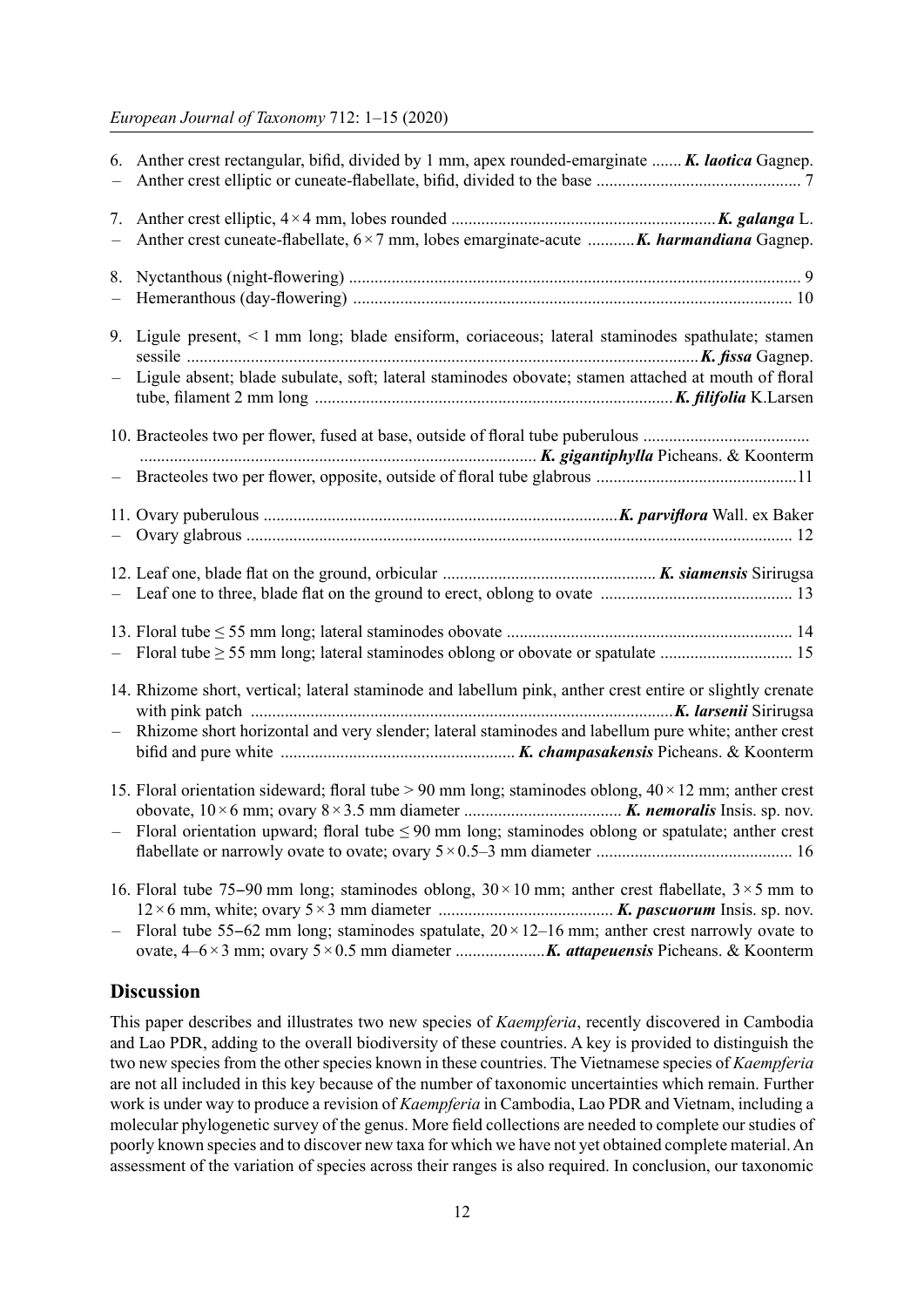and field work have already enriched botanical knowledge and collections, but more work is urgently needed in Cambodia, Lao PDR and Vietnam which are experiencing a high rate of deforestation and land conversion (Lang 2001).

# **Acknowledgements**

The authors wish to thank the staff of the Ministry of Science and Technology, Lao PDR, especially Mrs Keophayvanh Douansavanh, general secretary of the Cabinet of the Lao Academy of Science and Technology and Mr Phouthasack Vichitra, director of the Cabinet. Also, the staff in Science and Technology at provincial and district level for all their support and help during our field work in Lao PDR. We are grateful to Assist. Prof. Dr Vichith Lamxay, Mr Sengmany Bouta and Miss Kobkeo Phethsomphou for their help. Mrs Youleang Peou, Mr Sovanrith Nheb and Miss Kunthea Chieb of the Department of Biology, Royal University of Phnom Penh, and Miss Sunisa Sangvirotjanapat, Chulalongkorn University, Bangkok assisted us greatly during our Cambodian field work. Mrs Agathe Haevermans made the beautiful drawings. The authors wish to thank the Franklinia Foundation who contributed to this fieldwork through a grant to the Muséum national d'histoire naturelle for the Flora of Cambodia, Laos and Vietnam. This paper is part of a project (AAP3-96) supported by the Sud Expert Plantes Developpement Durable programme. The Royal Botanic Garden Edinburgh (RBGE) is supported by the Scottish Government's Rural and Environmental Science and Analytical Services Division.

# **References**

Applequist W.A. 2020. Report of the Nomenclature Committee for Vascular Plants: 71. Taxon 69: 391– 397. <https://doi.org/10.1002/tax.12217>

Baker J.G. 1890. Scitamineae. *In*: Hooker J.D. (ed.) *Flora of British India* 6: 218–224. Reeve & Co, London. <https://doi.org/10.5962/bhl.title.678>

Beentje H. 2016. *The Kew Plant Glossary, an illustrated Dictionary of Plant Terms.* 2nd edition. Kew Publishing Royal Botanic Garden.

Bentham G. & Hooker J.D. (eds). 1883. *Genera Plantarum* 3: 642. Reeve & Co, London. <https://doi.org/10.5962/bhl.title.747>

Burtt B.L. 1982. *Cienkowskiella* and *Siphonochilus*. *Notes from the Royal Botanic Garden Edinburgh* 40 (2): 369–373.

Gagnepain F. 1908. *Kaempferia*. *In*: Lecomte H. (ed.) *Flore générale de l'Indo-Chine* 6: 45–56. Masson & Co., Paris.

Holttum R.E. 1950. The Zingiberaceae of the Malay Peninsula. *Gardens' Bulletin Singapore* 13: 120.

Horaninow P. 1862. *Prodromus Monographiae Scitaminearum Additis Nonnullis de Phytographia, de Monocotyleis et Orchideis. Petropoli*. St. Petersburg. <https://doi.org/10.5962/bhl.title.44562>

Insisiengmay O. 2019. *Systématique du genre Kaempferia L. (Famille des Zingiberaceae) au Cambodge, au Laos et au Vietnam (Systematics of Kaempferia L. (Zingiberaceae) in Cambodia, Laos and Vietnam)*. PhD thesis, Ecole doctorale sciences de la nature et de l'homme, Muséum national d'histoire naturelle, Paris.

Insisiengmay O., Newman M.F. & Haevermans T. 2018. Proposal to conserve the name *Kaempferia rotunda* (Zingiberaceae) with a conserved type. *Taxon* 67 (1): 207–208.<https://doi.org/10.12705/671.19>

IPNI. 2020. International Plant Names Index. Available from [http://www.ipni.org,](http://www.ipni.org) The Royal Botanic Gardens, Kew, Harvard University Herbaria & Libraries and Australian National Botanic Gardens [accessed 14 Apr. 2020].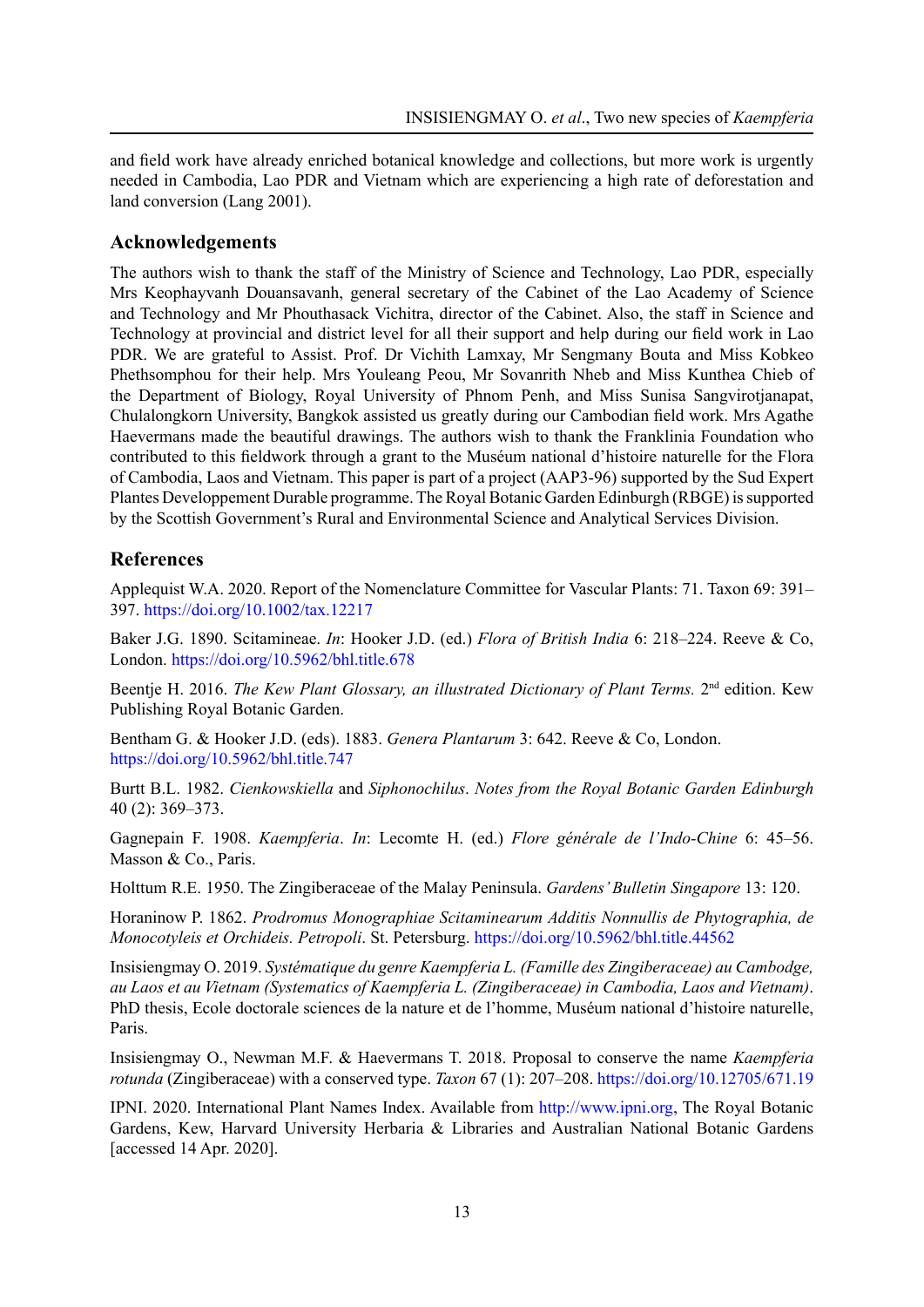IUCN. 2012. *IUCN Red List Categories and Criteria*. Version 3.1, second edition.

IUCN. 2017. *Guidelines for Using the IUCN Red List Categories and Criteria.* Ver. 13. Available from <http://www.iucnredlist.org/documents/RedListGuidelines.pdf> [accessed 6 Aug. 2020].

Kam Y.K. 1980. Taxonomic studies in the genus *Kaempferia* (Zingiberaceae). *Notes from the Royal Botanic Garden Edinburgh* 38 (1): 1–12.

Koonterm S. 2008. *Kaempferia chayanii* (Zingiberaceae), a new species from southern Laos. *Folia Malaysiana* 9 (1): 17–22.

Lang C. 2001. Deforestation in Vietnam, Laos and Cambodia. *In*: Vajpeyi D.K. (ed.) Deforestation, Environment, and Sustainable Development: A Comparative Analysis: 111–137. Praeger, Westport, Connecticut and London.

Mabberley D.J. 2017. *Mabberley's Plant Book*, 4<sup>th</sup> edition. Cambridge University Press, Cambridge, UK.

Newman M.F., Ketphanh S., Svengsuksa S., Thomas P., Sengdala K., Lamxay V. & Armstrong K. 2007. *A Checklist of the Vascular Plants of Lao PDR.* Royal Botanic Garden Edinburgh, Edinburgh.

Nopporncharoenkul N. & Jenjittikul T. 2017. *Kaempferia noctiflora* (Zingiberaceae), a new species from Northern Thailand. *Phytotaxa* 316 (1): 67–72. [https://doi.org/10.11646/phytotaxa.316.1.6](https://doi.org/%2010.11646/phytotaxa.316.1.6)

Nopporncharoenkul N. & Jenjittikul T. 2018. *Kaempferia graminifolia* (subgen. *Protanthium*: (Zingiberaceae), a new species from Northern Thailand. *Phytotaxa* 379 (3): 261–266. <https://doi.org/10.11646/phytotaxa.379.3.4>

Nopporncharoenkul N., Laongsri W. & Jenjittikul T. 2020. Two new species of *Kaempferia* subgenus *Protanthium* (Zingiberaceae) from northern Thailand. *Nordic Journal of Botany* 38 (2): e02633. <https://doi.org/10.1111/njb.02633>

Phokham B., Wongsuwan P. & Picheansoonthon C. 2013. Three new species of *Kaempferia* (Zingiberaceae) from Thailand and Laos. *Journal of Japanese Botany* 88: 297–308.

Picheansoonthon C. 2009. *Kaempferia sawanensis* (Zingiberaceae), a new species from southern Laos. *Acta Botanica Yunnanica* 31 (6): 509–512.

Picheansoonthon C. 2010. *Kaempferia lopburiensis* (Zingiberaceae), a new species from Central Thailand. *Journal of Japanese Botany* 85 (3): 148–152.

Picheansoonthon C. 2011. Two new *Kaempferia* (Zingiberaceae) from Thailand. *Journal of Japanese Botany* 86: 1–8.

Picheansoonthon C. & Koonterm S. 2008. A new species of *Kaempferia* (Zingiberaceae) from southern Laos. *Taiwania* 53 (4): 406–409.

Picheansoonthon C. & Koonterm S. 2009a. A new species of *Kaempferia* L. (Zingiberaceae) from Northeastern Thailand. *Taiwania* 54 (1): 52–56.

Picheansoonthon C. & Koonterm S. 2009b. Two new *Kaempferia* L. (Zingiberaceae) from southern Laos. *Taiwania* 54 (3): 219–225.

Schumann K.M. 1904. Zingiberaceae. *In*: Engler H.G.A. (ed.) *Das Pflanzenreich* IV, 46 (Heft 20): 38–88. Engelmann, Berlin.

Thiers B. continuously updated. *Index Herbariorum: A global directory of public herbaria and associated staff*. New York Botanical Garden's Virtual Herbarium.

Available from <http://sweetgum.nybg.org/science/ih/>[accessed 6 Aug. 2020].